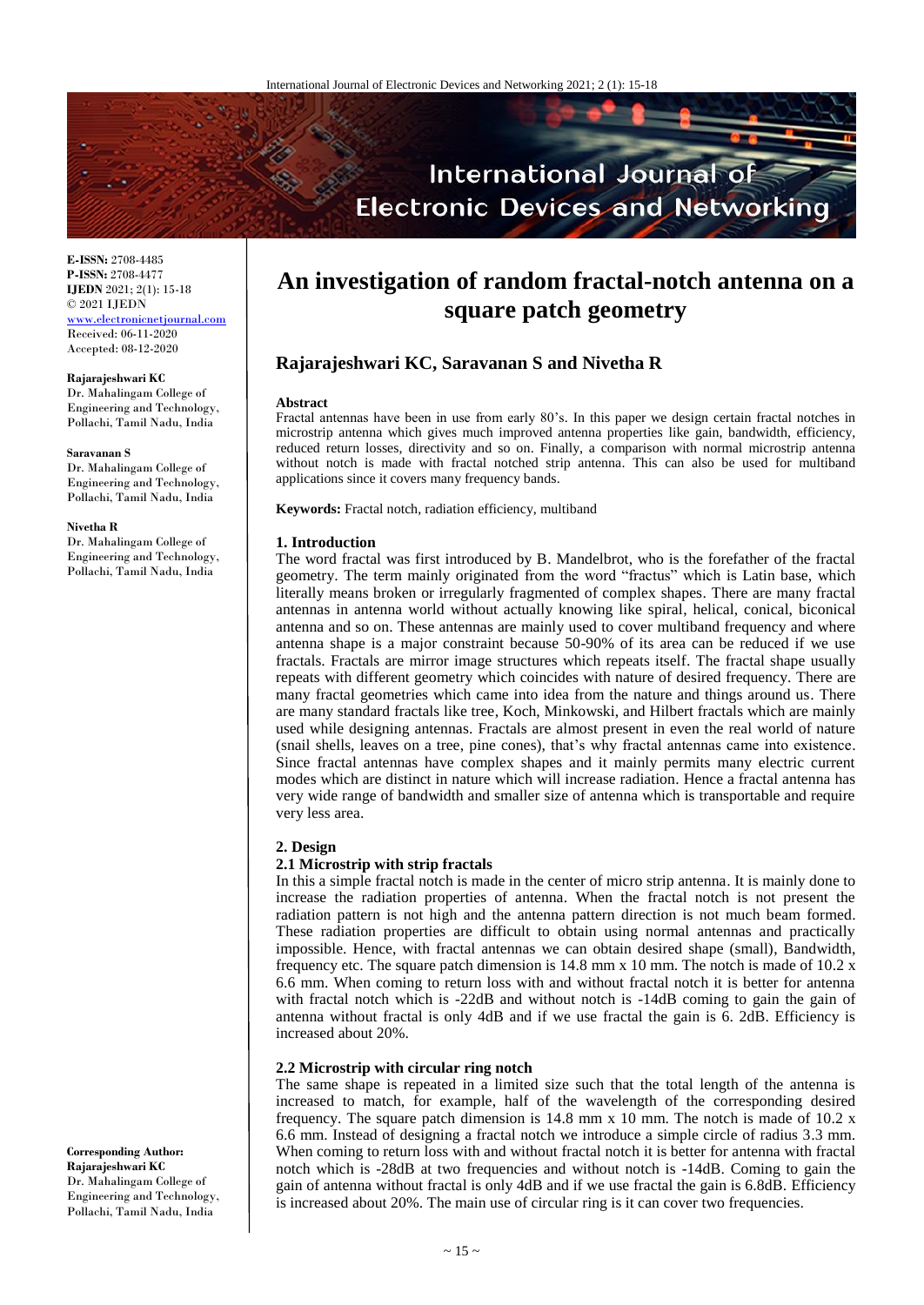

**(a) (b)**





**Fig 1:** (a) Layout of fractal notch in a simple strip antenna, (b) 3D layout of fractal notch in a simple strip antenna, (c) Radiation pattern of non-fractal notch antenna, (d) Radiation pattern of fractal patch antenna, (e) Return loss for non-fractal notch antenna, (f) Return loss for non-fractal notch antenna

|  | <b>Table 1:</b> Dimensions of fig 1 |  |  |
|--|-------------------------------------|--|--|
|--|-------------------------------------|--|--|

| Patch           |                                           |  |
|-----------------|-------------------------------------------|--|
| Width w         | $14.8$ mm                                 |  |
| Length 1        | $10 \text{ mm}$                           |  |
|                 | 98 Ω feedline ( $\lambda$ /4 transformer) |  |
| Width w         | $0.214085$ mm                             |  |
| Length 1        | 5.690830 mm                               |  |
| Horizontal slot | Length: 6.8 mm                            |  |
|                 | Width: $0.8 \text{ mm}$                   |  |
|                 | Length: $6.8$ mm                          |  |
|                 | Width: 1.4 mm                             |  |
|                 | Length: 6.8 mm                            |  |
|                 | Width: $1.2 \text{ mm}$                   |  |
|                 | Length: $6.8$ mm                          |  |
|                 | Width: $2.2 \text{ mm}$                   |  |
| Vertical slots  | Length: 6.8 mm                            |  |
|                 | Width: $1.8 \text{ mm}$                   |  |
|                 | Length: 6.8 mm                            |  |
|                 | Width: 1.8 mm                             |  |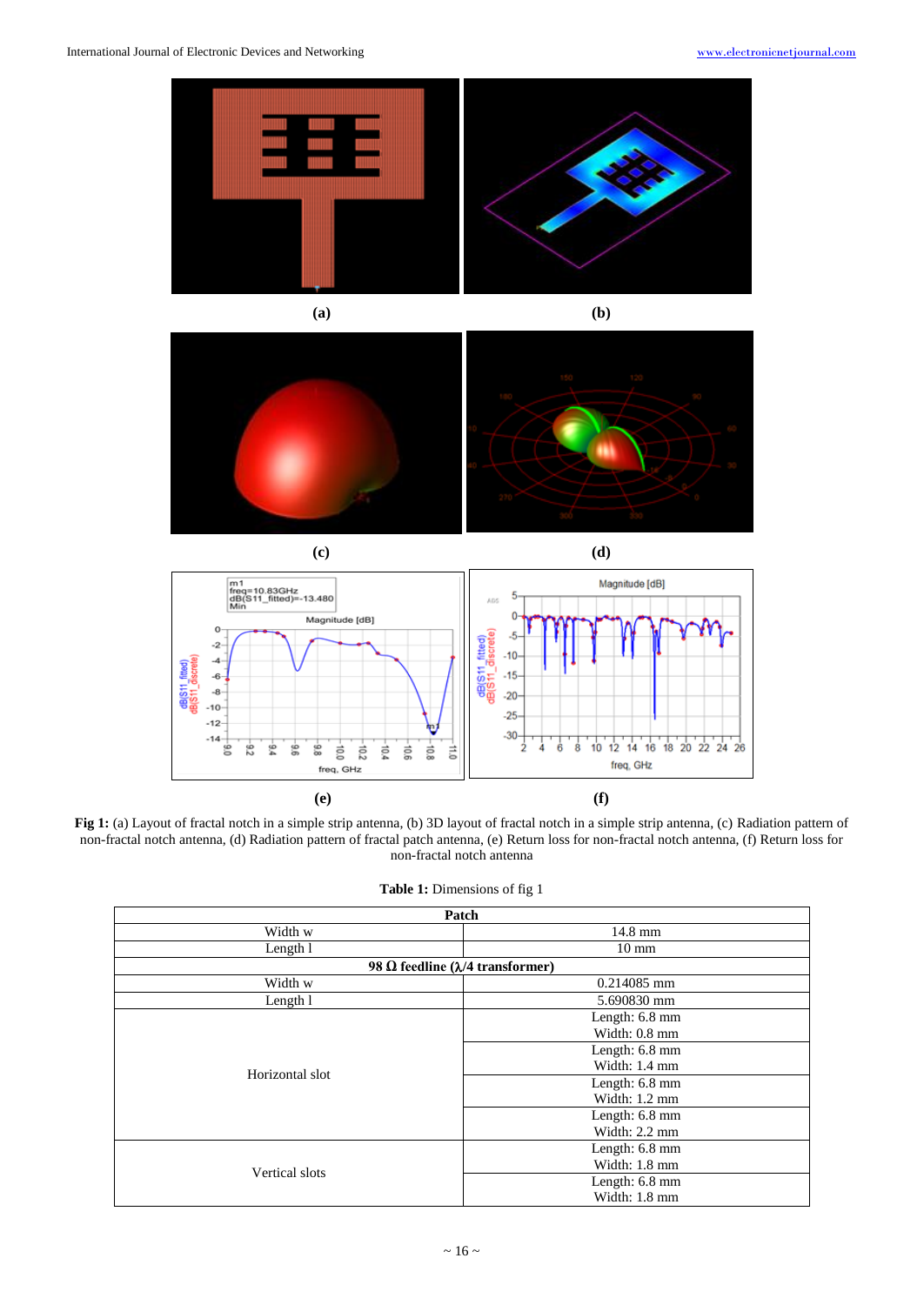

**(c)**

**Fig 2:** (a) 3D layout of fractal notch, (b) Return loss for circular notch antenna, (c) Axial ratio

## **2.3 Microstrip patch with diamond shape notch**

In this instead of circular notch and strip fractal we use small random diamond shaped fractals inside the square notch. The square patch dimension is 14.8 mm x 10 mm. The notch is made of 10.2 x 6. 6 mm. Instead of designing a fractal notch and circle we use random diamond shape fractals. When coming to return loss with and without fractal notch it is better for antenna with fractal notch which is -33dB covering three frequencies and without notch is - 14dB.coming to gain the gain of antenna without fractal is only 4dB and if we use fractal the gain is 7.1dB. Efficiency is increased about 40%.



**Fig 3:** (a) 3D layout of fractal notch, (b) Return loss for diamond fractal antenna, (c) Radiation pattern